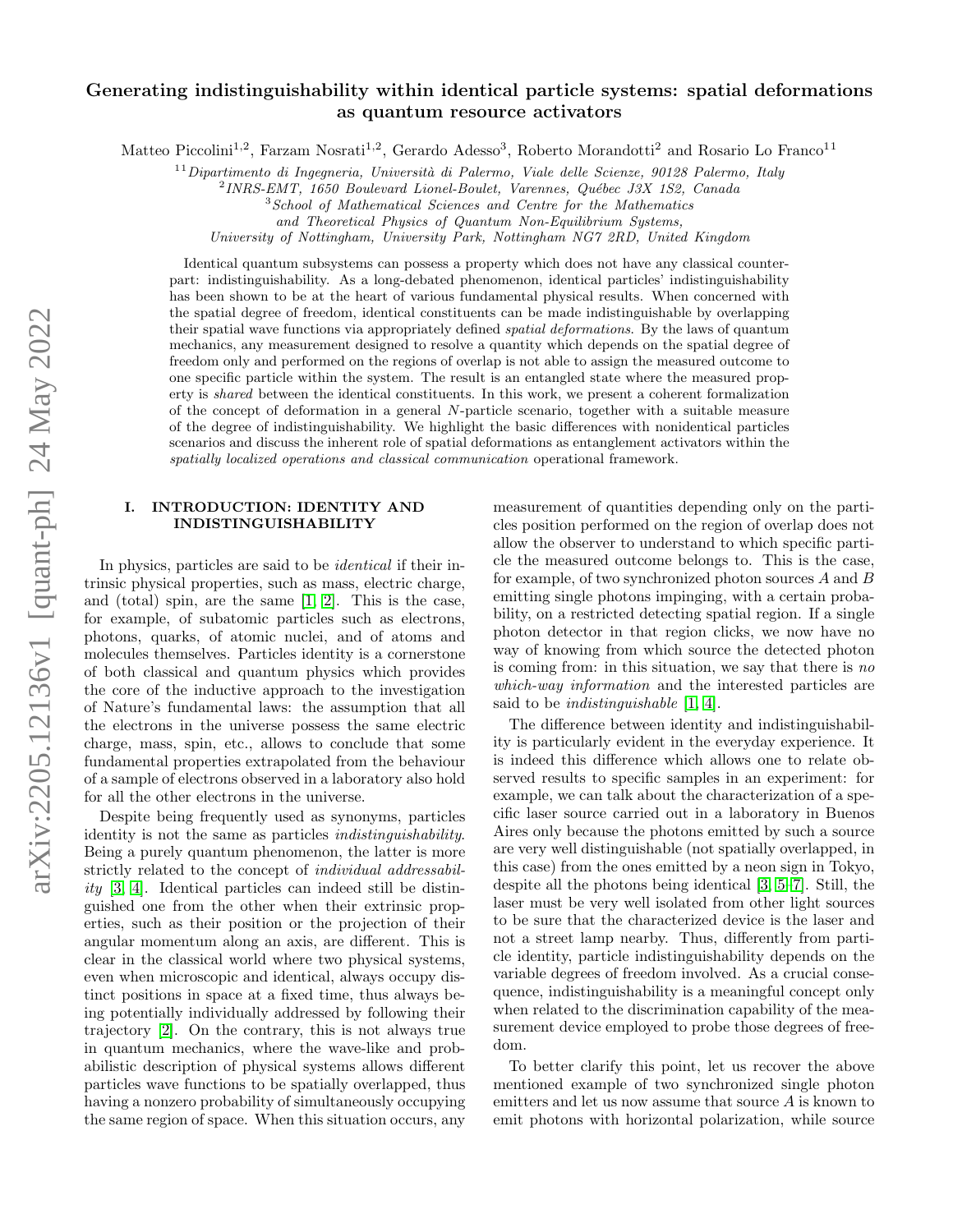B produces only vertically polarized ones. Furthermore, let us suppose that the polarization is not changed by the dynamics. If the single photon detector placed on the region of spatial overlap is designed to discriminate also the photon polarization, we now have a way to understand whether the origin of the particle causing the click is source  $A$  or  $B$ . In other words, the two photons can now be individually addressed and are not indistinguishable anymore despite being identical and spatially overlapped. Similarly, if we now further assume the polarization of the two photons to be the same, we could employ a measurement device capable of detecting their energy to discriminate among them. Even the emission time can be used to discriminate between the two particles if we know one source to emit before the other. Finally, the number of detectors can be set to distinguish the two particles, too. For example, let us consider that a photon emitted from source A can only reach regions L and C while a photon emitted from source B can impinge only on C and R, with L, C, and R distinct: a single-photon detector placed in region C would be unable to distinguish the two particles, while the addition of a second detector on L would be enough to reconstruct the origin of every click.

Summing up, particles are always assumed, often implicitly, to be (or not to be) indistinguishable to the eyes of the employed measurement devices, while they are universally identical or nonidentical. From the experimental point of view, the actual generation of indistinguishable photons is actually a hard operation of fine tuning and synchronization. From now on, we will always implicitly refer to spatial indistinguishability when not otherwise specified, i.e. to the indistinguishability of particles spatially overlapped in relation to detectors for which no which-way information exists.

In this paper we characterize the degree of indistinguishability in a general N-particle quantum system. This is achieved by formalizing and extending the idea of deformation operations. Firstly introduced in Ref. [\[8\]](#page-9-6) and later exploited in Refs. [\[9,](#page-9-7) [10\]](#page-9-8) in the particular scenario of bipartite systems, deformations provide a mathematical framework suitable to describe the manipulation of identical constituents when particles' indistinguishability is involved. They account for processes where indistinguishability is generated starting from identical, yet distinguishable particles, and vice versa. Remarkably, they play a fundamental role in devising a coherent extension of the traditional local operations and classical communication (LOCC) framework to systems of indistinguishable constituents, whereas the latter fails due to resorting on particles' individuality. After a short summary of the no-label approach to identical particles [\[4,](#page-9-3) [11\]](#page-9-9) in Section [II,](#page-1-0) we introduce, formalize, and generalize deformations in Section [III.](#page-3-0) In Section [IV,](#page-5-0) we retrieve the definition of an entropic measure of spatial indistinguishability firstly introduced in Ref. [\[12\]](#page-9-10), extending it to the multipartite scenario and to a general amount of degrees of freedom. Finally, in Section [V,](#page-6-0) we review

and employ the spatially localized operation and classical communication (sLOCC) operational framework, which highlights the importance of spatial deformations as a fundamental tool for the manipulation of identical constituents in many practical applications, as confirmed by recent experiments.

# <span id="page-1-0"></span>II. THE NO-LABEL FORMALISM

As is well known, particles living in a 3-dimensional space can be divided into two macro groups: bosons, with integer spin, and fermions, with semi-integer spin. According to the symmetrization postulate, the global state describing an ensemble of identical bosons must remain the same when the role of any pair of particles is exchanged: bosonic states are symmetric under particles swapping. On the contrary, fermionic states are ruled to be anti-symmetric under analogous particles exchange [\[7\]](#page-9-5). The existence of such a postulate is at the heart of the Pauli exclusion principle and sets the ground for fundamental results in modern physics, from models to analyze Bose-Einstein condensates to the description of the behaviour of neutron stars.

To deal with these conditions, the standard approach to identical particles assigns unphysical (unobservable) labels to each constituent, ensuring that the global state exhibits the correct symmetry when any two labels are switched [\[1\]](#page-9-0). For example, let us consider two nonentangled particles with spatial wave functions  $\psi_1, \psi_2$ . If the two particles are nonidentical, their global state is simply given by the tensor product  $|\Psi^{(2)}\rangle = |\psi_1\rangle_A \otimes$  $|\psi_2\rangle_B$ , where the labels A and B encompass all the other physical degrees of freedom as well as the properties which makes the two constituents different. Differently, if the two particles are identical and indistinguishable, labels A and B becomes simply fictitious names without any physical meaning and the global state must be written as [\[7\]](#page-9-5)

<span id="page-1-1"></span>
$$
|\Psi^{(2)}\rangle = \frac{1}{\sqrt{2}} \left( |\psi_1\rangle_A \otimes |\psi_2\rangle_B + \eta \, |\psi_2\rangle_A \otimes |\psi_1\rangle_B \right), \quad (1)
$$

in order to satisfy the symmetrization postulate, where  $\eta = 1$  for bosons and  $\eta = -1$  for fermions.

The approach leading to Eq. [\(1\)](#page-1-1), despite being the most frequently used even in didactic textbooks, is know to be affected by some formal problems [\[6,](#page-9-11) [13\]](#page-9-12). For example, the necessity to symmetrize/antisymmetrize states by hand as in Eq. [\(1\)](#page-1-1) leads to the emergence of fictitious entanglement when this is evaluated using standard tools such as the von Neumann entropy of the reduced density matrix. This is tackled by adopting ad hoc treatments to probe the existence of quantum correlations among identical particles systems. In addition, such methods require to treat bosons and fermions differently. In order to overcome these problems, a plethora of alternative approaches to deal with identical particles has been proposed over time [\[3,](#page-9-2) [4,](#page-9-3) [11,](#page-9-9) [13–](#page-9-12)[27\]](#page-9-13).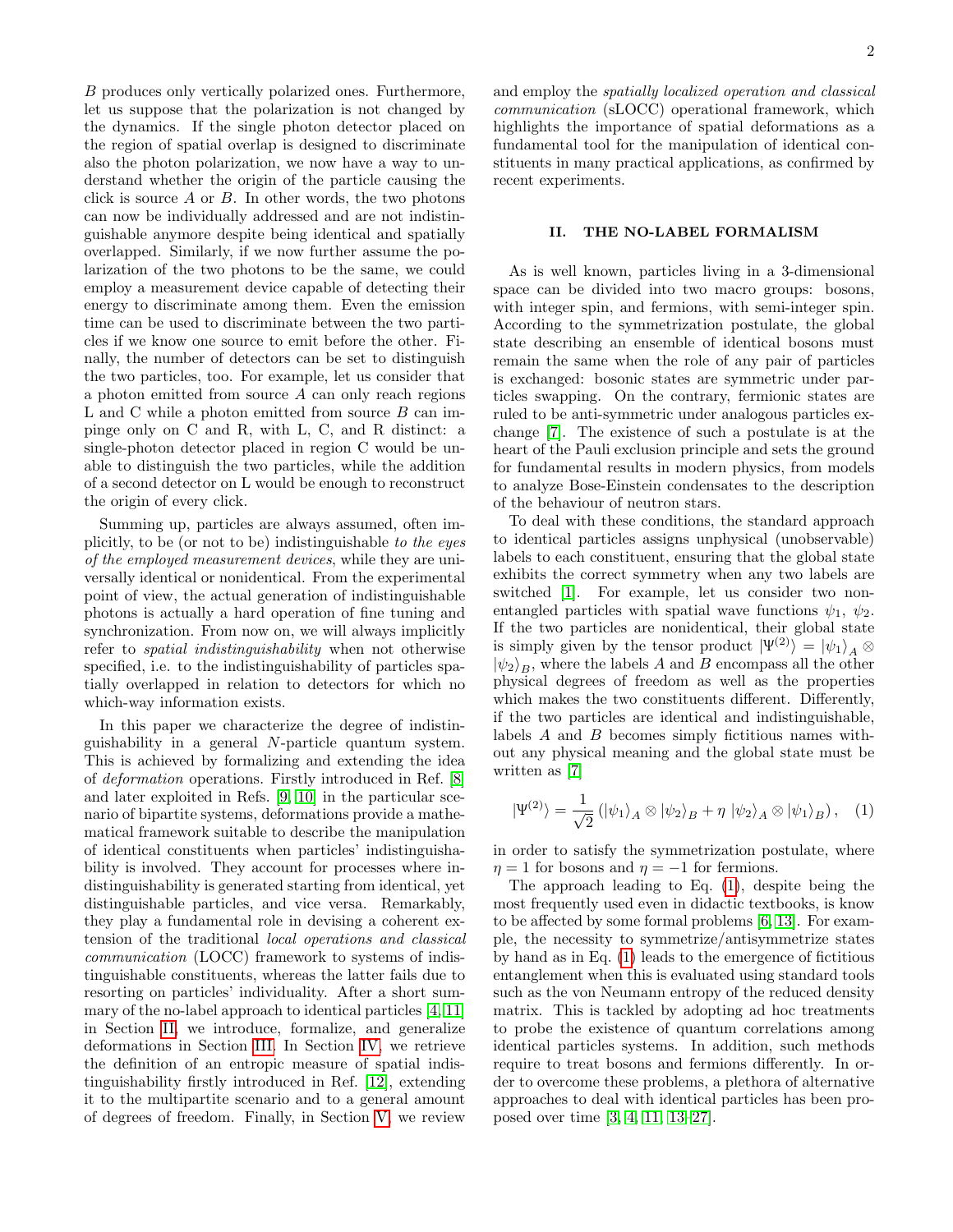Among these methods, the no-label approach recognizes the origin of the problem in the unphysical labels A and B appearing in Eq.  $(1)$ , removing them from the formalism [\[4,](#page-9-3) [11\]](#page-9-9). In this way, global states are simply given by a list of the single particle states: considering once again the example of two constituents with single spatial wave functions  $\psi_1$  and  $\psi_2$ , the global state is written as  $|\Psi^{(2)}\rangle := |\psi_1, \psi_2\rangle$ . If the two particles are distinguishable, e.g. not spatially overlapped, the global state is still a product state. Nonetheless, when they are not perfectly distinguishable, the global state cannot be written as a tensor product anymore:  $|\Psi^{(2)}\rangle \neq |\psi_1\rangle \otimes |\psi_2\rangle$ . Similarly, the global Hilbert space  $\mathcal{H}^{(2)}$  is generally not the tensor product of the single particle Hilbert spaces  $\mathcal{H}_1^{(1)}$  and  $\mathcal{H}_2^{(1)}$ :  $\mathcal{H}^{(2)} \neq \mathcal{H}_1^{(1)} \otimes \mathcal{H}_2^{(1)}$ . The generalization to the N-particle scenario is straightforward, with the global state  $|\Psi^{(N)}\rangle := |\psi_1, \psi_2, \dots, \psi_N\rangle$  generally satisfy- $\langle \text{log }|\Psi^{(N)}\rangle \neq |\psi_1\rangle \otimes |\psi_2\rangle \otimes \cdots \otimes |\psi_N\rangle.$  For a more exhaustive review of how the most common two-particle states are written within the no-label approach, compared to their expressions in the standard approach with fictitious labels, see the table in Fig. [1.](#page-3-1)

Given the two-particle state  $|\psi_1, \psi_2\rangle$ , the cornerstone of the no-label approach is provided by the definition of the probability amplitude related to finding the system in the state  $|\varphi_1, \varphi_2\rangle$ , which takes into account the eventual indistinguishability of the constituents. According to the meaning of indistinguishability discussed in Section [I,](#page-0-0) the impossibility to discriminate between the two particles should reasonably lead to both of them contributing with their probability amplitude of being found in  $\varphi_1$  and  $\varphi_2$ . Thus, we define

<span id="page-2-0"></span>
$$
\langle \varphi_1, \varphi_2 | \psi_1, \psi_2 \rangle := \langle \varphi_1 | \psi_1 \rangle \langle \varphi_2 | \psi_2 \rangle + \eta \langle \varphi_1 | \psi_2 \rangle \langle \varphi_2 | \psi_1 \rangle.
$$
\n(2)

Remarkably, this definition directly encodes the statistical exchange phase  $\eta$ : within the no-label approach, the statistical information about the identical particles nature is encoded in the transition amplitudes, rather than in the symmetrization of the quantum state. Some important characteristics of the formalism can be di-rectly derived from [\(2\)](#page-2-0): comparing  $\langle \varphi_1, \varphi_2 | \psi_1, \psi_2 \rangle$  with  $\langle \varphi_1, \varphi_2 | \psi_2, \psi_1 \rangle$ , it follows that

<span id="page-2-1"></span>
$$
|\psi_2, \psi_1\rangle = \eta |\psi_1, \psi_2\rangle \tag{3}
$$

(see the note at the bottom of Fig. [1\)](#page-3-1). Furthermore, state  $|\psi_1, \psi_2\rangle$  is not, in general, normalized: indeed, it can be easily checked that (assuming the single particle wave functions  $\psi_1, \psi_2$  to be properly normalized)

$$
\langle \psi_1, \psi_2 | \psi_1, \psi_2 \rangle = 1 + \eta \, |\langle \psi_1 | \psi_2 \rangle|^2 := C_+^2,\qquad(4)
$$

implying that the correctly normalized two particle state is

<span id="page-2-2"></span>
$$
\left|\Psi^{(2)}\right\rangle_{N} = \left|\psi_{1},\psi_{2}\right\rangle/C_{+}.\tag{5}
$$

Notice that, when the spatial overlap is null (i.e. distinguishable particles),  $\langle \psi_1 | \psi_2 \rangle = 0$  and the normalized two particle state simply reduces to  $|\Psi^{(2)}\rangle_N$  =  $|\psi_1, \psi_2\rangle$ . Eq. [\(2\)](#page-2-0), Eq. [\(3\)](#page-2-1), and Eq. [\(5\)](#page-2-2) can be easily extended to the general N-particle scenario: given the states  $|\psi_1, \psi_2, \dots, \psi_N\rangle$  and  $|\varphi_1, \varphi_2, \dots, \varphi_N\rangle$ , the related N-particle probability amplitude is given by

<span id="page-2-3"></span>
$$
\langle \varphi_1, \varphi_2, \dots, \varphi_N | \psi_1, \psi_2, \dots, \psi_N \rangle = \sum_{\vec{\alpha}} \eta^{P_{\vec{\alpha}}} \langle \varphi_1 | \psi_{\alpha_1} \rangle \langle \varphi_2 | \psi_{\alpha_2} \rangle \dots \langle \varphi_N | \psi_{\alpha_N} \rangle, \tag{6}
$$

where  $\vec{\alpha} = (\alpha_1, \alpha_2, \dots, \alpha_N)$  is any arbitrary permutation of  $(1, 2, \ldots, N)$ , while  $P_{\vec{\alpha}}$  is the parity of the permutation. Under particle swapping, the N-particle state behaves as

$$
|\psi_{\alpha_1}, \psi_{\alpha_2}, \dots, \psi_{\alpha_N}\rangle = \eta^{P_{\vec{\alpha}}} |\psi_1, \psi_2, \dots, \psi_N\rangle, \quad (7)
$$

while the properly normalized state is simply given by

$$
\left|\Psi^{(N)}\right\rangle_{N} = \left|\psi_{1},\ldots,\psi_{N}\right\rangle / \sqrt{\langle\psi_{1},\ldots,\psi_{N}|\psi_{1},\ldots,\psi_{N}\rangle}.
$$
\n(8)

Notice that, if all the single particle wave functions are non-overlapping and individually normalized (distinguishable scenario), from Eq. [\(6\)](#page-2-3) we have

<span id="page-2-4"></span>
$$
\langle \psi_1, \dots, \psi_N | \psi_1, \dots, \psi_N \rangle = \langle \psi_1 | \psi_1 \rangle \dots \langle \psi_N | \psi_N \rangle = 1
$$
\n(9)

and 
$$
|\Psi^{(N)}\rangle_N = |\psi_1, \psi_2, \dots, \psi_N\rangle
$$
.

When dealing with distinguishable particles, it is possible to resort to the local operations and classical communication framework to manipulate, quantify, and compare entanglement [\[28\]](#page-9-14). Here, local refers to the concept of particle locality and to the possibility of acting on the single constituents individually. Thus, such an approach is not applicable to systems of indistinguishable particles, where no individual constituent can be defined. In such a situation, one can instead rely on operations which are localized in space, rather than on single elements, leading to the spatially localized operations and classical communication (sLOCC) framework discussed further in Section [V](#page-6-0) [\[27,](#page-9-13) [29\]](#page-9-15). Within this scenario, the action of a single particle operator  $O_X^{(1)}$  localized on the spatial region X on the multipartite state  $|\Psi^{(N)}\rangle$  is defined, according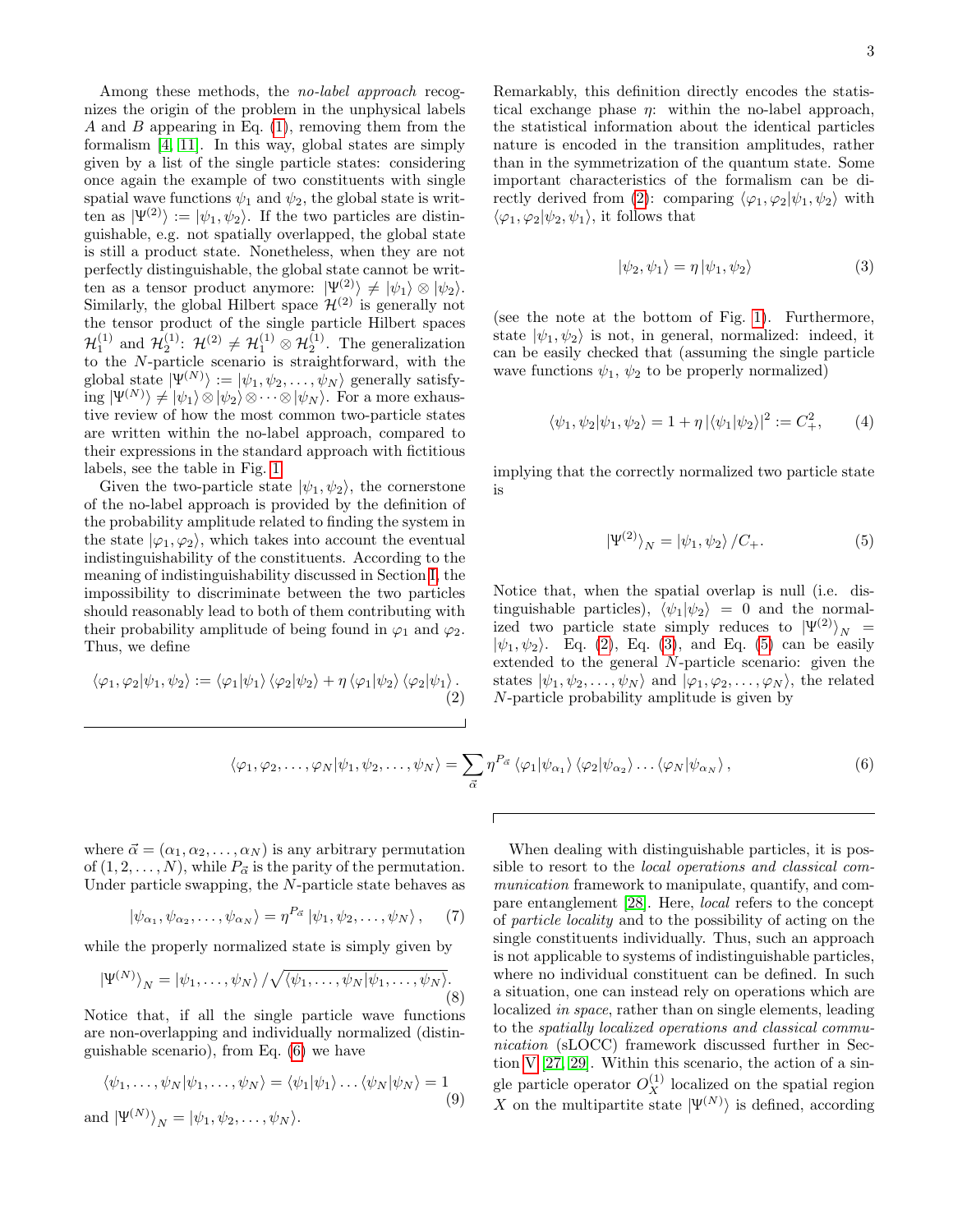| $\sigma \neq \tau$                                                              |                     | <b>STANDARD APPROACH</b>                                                                                                                                                                                             | <b>NO-LABEL APPROACH</b>                                                                                                                                                                                   |
|---------------------------------------------------------------------------------|---------------------|----------------------------------------------------------------------------------------------------------------------------------------------------------------------------------------------------------------------|------------------------------------------------------------------------------------------------------------------------------------------------------------------------------------------------------------|
| DIFFERENT PSEUDOSPIN.<br>PSEUDOSPIN KNOWN                                       | <b>NONIDENTICAL</b> | $ \Psi\rangle =  \psi_1 \sigma\rangle_A  \psi_2 \tau\rangle_B$                                                                                                                                                       | $ \Psi\rangle =  \psi_1 \sigma, \psi_2 \tau\rangle =  \psi_1 \sigma\rangle \otimes  \psi_2 \tau\rangle$                                                                                                    |
|                                                                                 | <b>IDENTICAL</b>    | $ \Psi\rangle =  \psi_1 \sigma\rangle_A  \psi_2 \tau\rangle_B + \eta  \psi_2 \tau\rangle_A  \psi_1 \sigma\rangle_B$                                                                                                  | $ \Psi\rangle =  \psi_1 \sigma, \psi_2 \tau\rangle$<br>$=  \psi_1 \sigma \rangle \otimes  \psi_2 \tau \rangle$ if distinguishable, $\neq  \psi_1 \sigma \rangle \otimes  \psi_2 \tau \rangle$ if not       |
| DIFFERENT PSEUDOSPIN.<br>PSEUDOSPIN UNKNOWN<br>(MAXIMALLY ENTANGLED<br>STATE)   | <b>NONIDENTICAL</b> | $ \Psi\rangle = ( \psi_1\rangle_A  \psi_2\rangle_B) \otimes ( \sigma\rangle_A  \tau\rangle_B \pm  \tau\rangle_A  \sigma\rangle_B)$                                                                                   | $ \Psi\rangle =  \psi_1 \sigma, \psi_2 \tau\rangle \pm  \psi_1 \tau, \psi_2 \sigma\rangle$                                                                                                                 |
|                                                                                 |                     | = $ \psi_1 \sigma \rangle_4  \psi_2 \tau \rangle_R \pm  \psi_1 \tau \rangle_4  \psi_2 \sigma \rangle_R$                                                                                                              | $=  \psi_1, \psi_2\rangle \otimes  \sigma, \tau\rangle_+$                                                                                                                                                  |
|                                                                                 | <b>IDENTICAL</b>    | $ \Psi\rangle = ( \psi_1\rangle_A  \psi_2\rangle_B \pm \eta  \psi_2\rangle_A  \psi_1\rangle_B) \otimes ( \sigma\rangle_A  \tau\rangle_B \pm  \tau\rangle_A  \sigma\rangle_B)$                                        | $ \Psi\rangle =  \psi_1 \sigma, \psi_2 \tau\rangle \pm  \psi_1 \tau, \psi_2 \sigma\rangle$                                                                                                                 |
|                                                                                 |                     | = $ \psi_1 \sigma \rangle_A  \psi_2 \tau \rangle_B \pm  \psi_1 \tau \rangle_A  \psi_2 \sigma \rangle_B + \eta ( \psi_2 \tau \rangle_A  \psi_1 \sigma \rangle_B \pm  \psi_2 \sigma \rangle_A  \psi_1 \tau \rangle_B)$ | $=  \psi_1, \psi_2\rangle_{+n} \otimes  \sigma, \tau\rangle_{+}$                                                                                                                                           |
| <b>SAME PSEUDOSPIN.</b><br>PSEUDOSPIN KNOWN                                     | <b>NONIDENTICAL</b> | $ \Psi\rangle =  \psi_1 \sigma\rangle_A  \psi_2 \sigma\rangle_B$                                                                                                                                                     | $ \Psi\rangle =  \psi_1 \sigma, \psi_2, \sigma\rangle =  \psi_1 \sigma\rangle \otimes  \psi_2 \sigma\rangle$                                                                                               |
|                                                                                 | <b>IDENTICAL</b>    | $ \Psi\rangle =  \psi_1 \sigma\rangle_A  \psi_2 \sigma\rangle_B + \eta  \psi_2 \sigma\rangle_A  \psi_1 \sigma\rangle_B$                                                                                              | $ \Psi\rangle =  \psi_1 \sigma, \psi_2 \sigma\rangle$<br>$=  \psi_1 \sigma \rangle \otimes  \psi_2 \sigma \rangle$ if distinguishable, $\neq  \psi_1 \sigma \rangle \otimes  \psi_2 \sigma \rangle$ if not |
| <b>SAME PSEUDOSPIN.</b><br>PSEUDOSPIN UNKNOWN<br>(MAXIMALLY ENTANGLED<br>STATE) | NONIDENTICAL        | $ \Psi\rangle = ( \psi_1\rangle_A  \psi_2\rangle_B) \otimes ( \sigma\rangle_A  \sigma\rangle_B \pm  \tau\rangle_A  \tau\rangle_B)$                                                                                   | $ \Psi\rangle =  \psi_1 \sigma, \psi_2 \sigma\rangle \pm  \psi_1 \tau, \psi_2 \tau\rangle$                                                                                                                 |
|                                                                                 |                     | = $ \psi_1 \sigma\rangle_4  \psi_2 \sigma\rangle_8 \pm  \psi_1 \tau\rangle_4  \psi_2 \tau\rangle_8$                                                                                                                  | $=  \psi_1, \psi_2\rangle \otimes ( \sigma, \sigma \rangle \pm  \tau, \tau \rangle)$                                                                                                                       |
|                                                                                 | <b>IDENTICAL</b>    | $ \Psi\rangle = ( \psi_1\rangle_A  \psi_2\rangle_B + \eta  \psi_2\rangle_A  \psi_1\rangle_B) \otimes ( \sigma\rangle_A  \sigma\rangle_B \pm  \tau\rangle_A  \tau\rangle_B)$                                          | $ \Psi\rangle =  \psi_1 \sigma, \psi_2 \sigma\rangle \pm  \psi_1 \tau, \psi_2 \tau\rangle$                                                                                                                 |
|                                                                                 |                     | $=  \psi_1 \sigma\rangle_A  \psi_2 \sigma\rangle_B \pm  \psi_1 \tau\rangle_A  \psi_2 \tau\rangle_B + \eta ( \psi_2 \sigma\rangle_A  \psi_1 \sigma\rangle_B \pm  \psi_2 \tau\rangle_A  \psi_1 \tau\rangle_B)$         | $=  \psi_1, \psi_2\rangle_n \otimes ( \sigma, \sigma \rangle \pm  \tau, \tau \rangle)$                                                                                                                     |

#### **STANDARD VERSUS NO-LABEL APPROACH CONVERSION TABLE FOR TWO-PARTICLE STATES**

NOTES: for global states of identical particles in the no-label approach, it holds that  $|\psi_1 \sigma, \psi_2 \tau \rangle = \eta |\psi_2 \tau, \psi_2 \sigma \rangle$ .

This does not hold for the spatial and the pseudospin parts separately:  $|\psi_1, \psi_2\rangle_{\pm\eta}\otimes|\sigma, \tau\rangle_{\pm}\neq(\eta\ |\psi_2, \psi_1\rangle_{\pm\eta})\otimes|\sigma, \tau\rangle_{\pm}\neq|\psi_1, \psi_2\rangle_{\pm\eta}\otimes(\eta\ |\tau, \sigma\rangle_{\pm}).$  In the standard approach,  $|\cdot\rangle_A\ |\cdot\rangle_B\equiv|\cdot\rangle_A$ Pseudospin known means that there is certainty about which pseudospin is associated to which spatial wave function; pseudospin unknown means that there is no such a certainty.

<span id="page-3-1"></span>FIG. 1. Conversion table for two-particle states between the standard formalism and the no-label approach.  $\psi_1$  and  $\psi_2$  are the two single particle spatial wave functions, while  $\sigma$  and  $\tau$  ( $\sigma \neq \tau$ ) are the pseudospin projection along a preferred axis. Notation is reported for both nonidentical and identical particles states: for the first ones, labels used in the standard approach have a physical meaning, identifying physical, measurable properties; for the latter, no physical meaning can be assigned to labels when the described particles are indistinguishable. The no-label approach overcomes this problem by avoiding to resort on labels. The reported structures of states of identical particles is preserved when exchanging the roles of the spatial (external) and pseudospin (internal) degrees of freedom. Normalization coefficients are omitted to avoid cluttering.

to the no-label approach, as

<span id="page-3-2"></span>
$$
O_X^{(1)} |\Psi^{(N)}\rangle := \sum_i |\langle X|\psi_i\rangle| |\psi_1,\ldots,O_X^{(1)}\psi_i,\ldots,\psi_N\rangle, \tag{10}
$$

where the presence of at least one constituent in the region  $X$  is assumed [\[8\]](#page-9-6). Remarkably, the operational necessity of focusing on a specific region of space rather than on individual particles is reflected, in Eq. [\(10\)](#page-3-2), by the sum being weighted by the probability amplitudes associated to each particle being in the region  $X$ . Notice that, when the region  $X$  is wide enough to enclose the whole spatial distribution of  $|\Psi^{(N)}\rangle$ , Eq. [\(10\)](#page-3-2) reduces to

$$
O_X^{(1)} | \Psi^{(N)} \rangle := \sum_i | \psi_1, \dots, O_X^{(1)} \psi_i, \dots, \psi_N \rangle, \qquad (11)
$$

which is the usual single-particle operation acting on a state of N identical particles.

### <span id="page-3-0"></span>III. DEFORMATIONS

In this Section, we discuss and formalize the concept of deformation, a tool of particular importance when applied to systems of identical particles.

In contrast to global unitary transformations where all the elements of a multipartite state are modified in the same way, deformations consist in transformations acting differently, but still unitarily, on each particle, thus changing the relative relations among the constituents. Given an N-partite state  $|\Psi^{(N)}\rangle = |\psi_1, \psi_2, \dots, \psi_N\rangle$  of either distinguishable or indistinguishable particles, the action of the deformation  $D_{\tau \vec{v}}^{(N)}$  $\frac{d^{(N)}}{d, \vec{X}}$  is defined, within the nolabel approach, as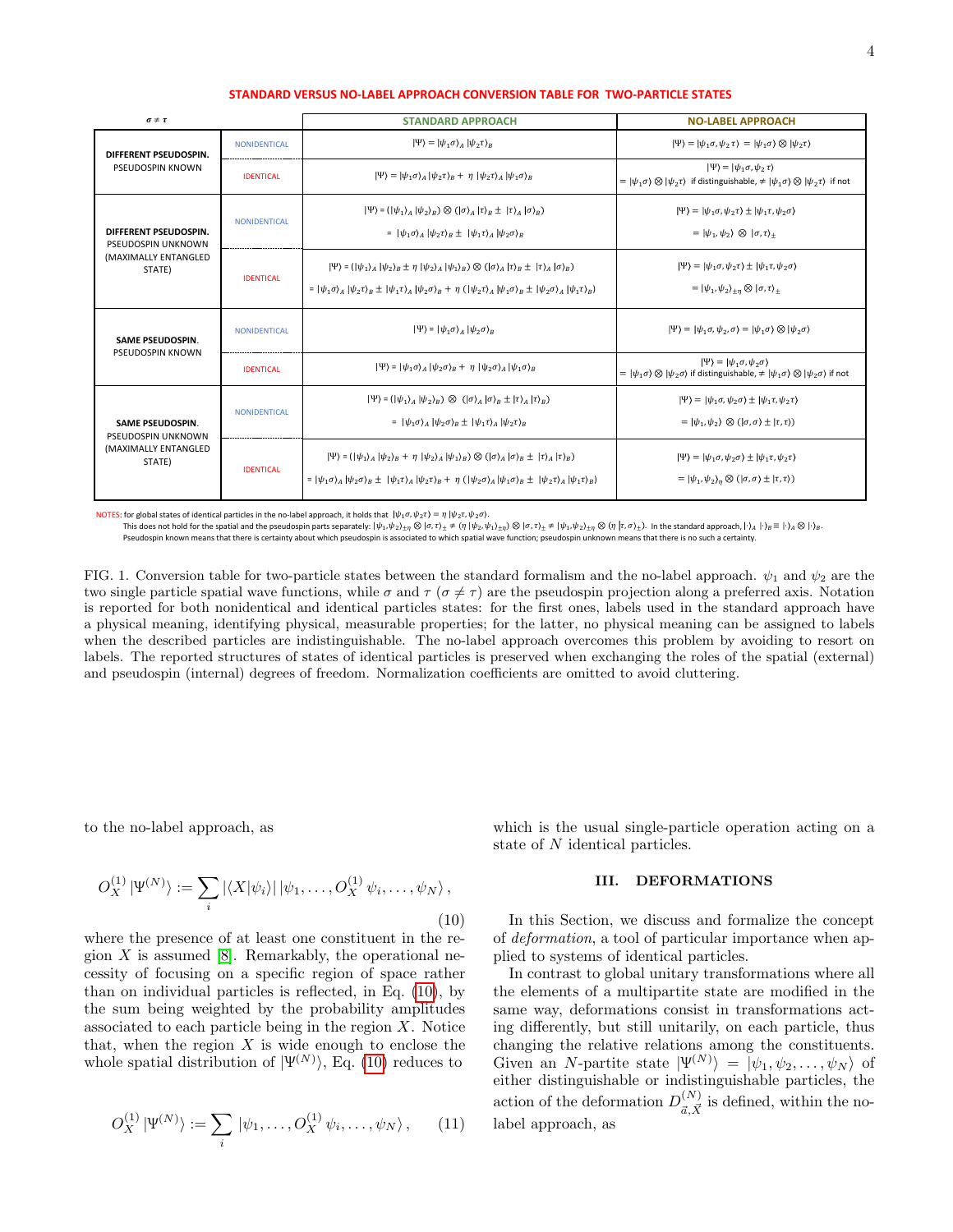<span id="page-4-0"></span>
$$
D_{\vec{a},\vec{X}}^{(N)}|\Psi^{(N)}\rangle := \left(U_{a_1,X_1}^{(1)} \otimes U_{a_2,X_2}^{(1)} \otimes \cdots \otimes U_{a_N,X_N}^{(1)}\right) |\Psi^{(N)}\rangle = \sum_{\vec{\alpha}} |\langle X_1|\psi_{\alpha_1}\rangle \langle X_2|\psi_{\alpha_2}\rangle \dots \langle X_N|\psi_{\alpha_N}\rangle| \eta^{P_{\vec{\alpha}}} |U_{a_1,X_1}^{(1)}\psi_{\alpha_1}, U_{a_2,X_2}^{(1)}\psi_{\alpha_2}, \dots, U_{a_N,X_N}^{(1)}\psi_N\rangle. \tag{12}
$$

Here, the elements  $a_j$  in  $\vec{a} = (a_1, a_2, \dots, a_N)$  identify the type of transformation represented by the single particle unitary operator  $U_{a_i}^{(1)}$  $a_{j,X_j}^{(1)}$  and encode the set of parameters required to determine it, while  $X_j \in \overrightarrow{X}$  =  $(X_1, X_2, \ldots, X_N)$  denotes its region of action.  $\vec{\alpha}$  and  $P_{\vec{\alpha}}$ 

are as in Eq. [\(6\)](#page-2-3). In general, for a deformation  $a_j \neq a_i$ for  $j \neq i$ . Eq. [\(12\)](#page-4-0) holds when each operator acts on at least one particle, i.e.  $\exists \vec{\alpha} : \forall i \exists j : \langle X_i | \psi_{\alpha_j} \rangle \neq 0.$ 

We define the deformation operator to be linear, that is

$$
D_{\vec{a},\vec{X}}^{(N)} \left| \lambda_1 \Psi_1^{(N)} + \lambda_2 \Psi_2^{(N)} \right\rangle = \lambda_1 D_{\vec{a},\vec{X}}^{(N)} \left| \Psi_1^{(N)} \right\rangle + \lambda_2 D_{\vec{a},\vec{X}}^{(N)} \left| \Psi_2^{(N)} \right\rangle, \ \forall \lambda_1, \lambda_2 \in \mathbb{C}.\tag{13}
$$

The probability amplitudes weighting the sum in Eq. [\(12\)](#page-4-0) account, as in [\(10\)](#page-3-2), for the spatially localized approach required when the constituents are indistinguishable. When they are distinguishable, either being identical or nonidentical, we can individually address each of them within the traditional LOCC framework and drop the subscript  $X$ , so that Eq. [\(12\)](#page-4-0) becomes

<span id="page-4-1"></span> $D_{\vec{a}}^{(N)} | \Psi^{(N)} \rangle = | U_{a_1}^{(1)} \psi_1, U_{a_2}^{(1)} \psi_2, \dots, U_{a_N}^{(1)} \psi_N \rangle .$  (14)

Moreover, deformations are unitary when dealing with nonidentical particles. Indeed, in this case we are sure that the constituents are left distinguishable by the deformation. Thus, the right hand side of Eq. [\(14\)](#page-4-1) reduces in this case to a tensor product, namely

$$
D_{\vec{a}}^{(N)} |\Psi^{(N)}\rangle = |U_{a_1}^{(1)}\psi_1\rangle \otimes |U_{a_2}^{(1)}\psi_2\rangle \otimes \cdots \otimes |U_{a_N}^{(1)}\psi_N\rangle. (15)
$$

Hence, one has

$$
\langle D_{\vec{a}}^{(N)} \Psi^{(N)} | D_{\vec{a}}^{(N)} \Psi^{(N)} \rangle = \langle U_{a_1}^{(1)} \psi_1 | U_{a_1}^{(1)} \psi_1 \rangle \langle U_{a_2}^{(1)} \psi_2 | U_{a_2}^{(1)} \psi_2 \rangle \dots \langle U_{a_N}^{(1)} \psi_N | U_{a_N}^{(1)} \psi_N \rangle = \langle \psi_1 | \psi_1 \rangle \langle \psi_2 | \psi_2 \rangle \dots \langle \psi_N | \psi_N \rangle,
$$

which implies  $\left\vert N^{(N)}\right\vert \left\vert D_{\vec{a}}^{(N)}\right\vert ^{\dagger }D_{\vec{a}}^{(N)}\left\vert \Psi^{(N)}\right\vert$  $\rangle$  =  $\langle \Psi^{(N)} | \Psi^{(N)} \rangle$ , finally leading to

$$
\left[D_{\vec{a}}^{(N)}\right]^{\dagger} D_{\vec{a}}^{(N)} = \mathbb{1}.\tag{16}
$$

Remarkably, this is in general not true anymore for identical constituents, not even when initially distinguishable. From the physical point of view, this is so because the deformation can change the relative spatial overlap of

particles, thus leading to the emergence of indistinguishability manifested in the cross-inner products appearing in the right hand side of Eq. [\(6\)](#page-2-3). In order to explicitly show this, let us consider the scenario of  $N = 2$  distinguishable but identical particles for simplicity. Before applying the deformation, from Eq. [\(9\)](#page-2-4) we have

$$
\langle \Psi^{(2)} | \Psi^{(2)} \rangle = \langle \psi_1, \psi_2 | \psi_1, \psi_2 \rangle = \langle \psi_1 | \psi_1 \rangle \langle \psi_2 | \psi_2 \rangle.
$$

After the deformation, instead, from Eq. [\(6\)](#page-2-3) it holds that

$$
\begin{aligned} \langle D^{(2)}_{\vec{a}}\Psi^{(2)}|D^{(2)}_{\vec{a}}\Psi^{(2)}\rangle &=\langle U^{(1)}_{a_1}\psi_1,U^{(1)}_{a_2}\psi_2|U^{(1)}_{a_1}\psi_1,U^{(1)}_{a_2}\psi_2\rangle\\ &=\langle U^{(1)}_{a_1}\psi_1|U^{(1)}_{a_1}\psi_1\rangle\,\langle U^{(1)}_{a_2}\psi_2|U^{(1)}_{a_2}\psi_2\rangle+\eta\,|\langle U^{(1)}_{a_1}\psi_1|U^{(1)}_{a_2}\psi_2\rangle|^2\\ &=\langle \psi_1|\psi_1\rangle\,\langle \psi_2|\psi_2\rangle+\eta\,|\langle \psi_1|[U^{(1)}_{a_1}]^\dagger U^{(1)}_{a_2}|\psi_2\rangle|^2. \end{aligned}
$$

Since, in general,  $[U_i^{(1)}]^{\dagger}U_j^{(1)} \neq 0$ , it follows that  $\langle \Psi^{(2)} | \left[D_{\vec{a}}^{(2)}\right]^\dagger D_{\vec{a}}^{(2)} \left| \Psi^{(2)} \right\rangle \neq \langle \Psi^{(2)} | \Psi^{(2)} \rangle \Rightarrow \left[D_{\vec{a}}^{(2)}\right]^\dagger D_{\vec{a}}^{(2)} \neq \mathbbm{1}.$ (17)

We thus conclude that *deformations* are unitary when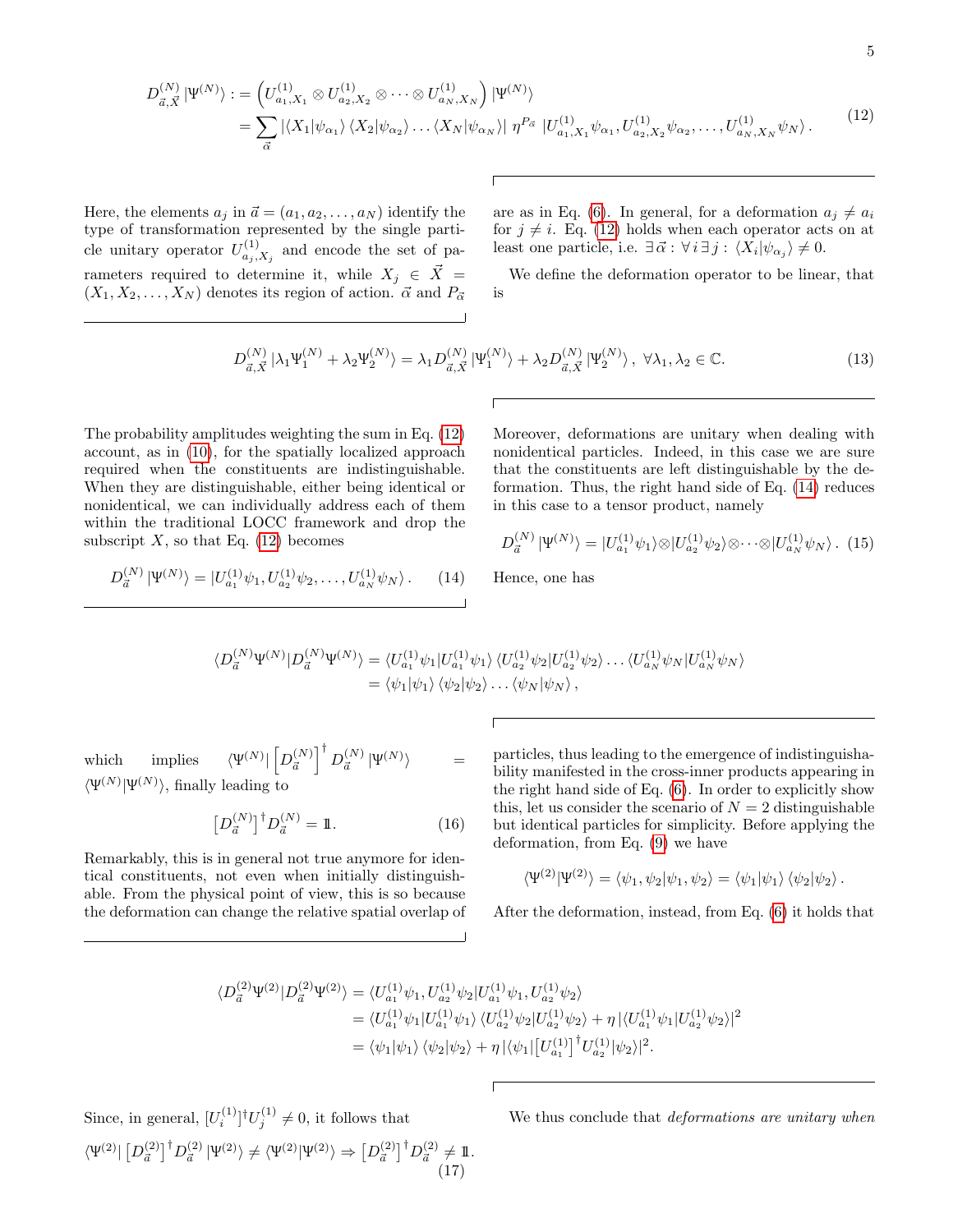applied to nonidentical particles and, in general, nonunitary for identical ones. The latter situation is schematically represented in Figure [2\(](#page-6-1)top), where we depict an example of deformation acting on three identical, nonetheless distinguishable, particles leading to the generation of spatial indistinguishability, thus being nonunitary. In Figure [2\(](#page-6-1)bottom), instead, we report a pictorial representation of the particular scenario where three identical, distinguishable particles are manipulated via a deformation which does not generate indistinguishability, thus retaining unitarity.

Clearly, when normalization is important, states of indistinguishable particles obtained by a deformation can be straightforwardly normalized: given a system of N identical particles in a general mixed state  $\rho$ , the normalized state after the deformation is

$$
\rho_N = \frac{D\rho D^\dagger}{\text{Tr}\left[D^\dagger D \rho\right]},\tag{18}
$$

where we omit superscripts and subscripts of the deformation operator for simplicity.

# <span id="page-5-0"></span>IV. ENTROPIC MEASURE OF INDISTINGUISHABILITY

As we shall discuss in the next Section, spatial indistinguishability provides an important quantum resource which can be accessed within the sLOCC operational framework for different goals. Within this picture, deformations generating indistinguishability from previously distinguishable constituents provide the key tool to activate such resources. In order to quantitatively demonstrate this, we need a way to quantify indistinguishability. To this aim, we now introduce en entropic measure of generalized indistinguishability, of which spatial indistinguishability is derived as a particular case.

Let us consider a general N-particle state  $|\Psi^{(N)}\rangle =$  $|\psi_1, \psi_2, \dots, \psi_N\rangle$ ; here, each  $\psi_i$  encodes both the single particle spatial wave function  $\chi_j$  and all the other relevant degrees of freedom given by the eigenvalues of a complete set of commuting observables and gathered in a vector  $\vec{\sigma}_j$ , so that  $|\psi_j\rangle = |\chi_j \vec{\sigma}_j\rangle$ . We now identify N distinct regions of space  $S_1, S_2, \ldots, S_N$  where we set N single particle detectors, corresponding to the nonoverlapping spatial modes  $|S_1\rangle$ ,  $|S_2\rangle$ , ...,  $|S_N\rangle$ . In general, the detectors will be sensible to the spatial position of particles (by construction) and to a subset  $\vec{\alpha}$  of the degrees of freedom encoded in  $\vec{\sigma}$ , while being unable to detect the remaining  $\vec{\beta}$  (where  $\vec{\sigma}_j = \vec{\alpha}_j \cup \vec{\beta}_j \,\forall \,j = 1,\ldots, N$ ). For example, each detector could be capable of detecting the energy of a particle impinging on the spatial region where it is set, without having access to its spin. A single particle detection performed in the region  $S_k$  giving as outcomes the set of values  $\vec{\alpha}_k$  is thus described by the projection operator  $\Pi_k^{(1)} = \sum_{\vec{\beta}} |S_k \vec{\alpha}_k \vec{\beta} \rangle \langle S_k \vec{\alpha}_k \vec{\beta} |$ , while the probability of such an outcome when detecting a particle whose state is  $|\psi_j\rangle = |\chi_j \vec{\alpha}_j \vec{\beta}_j\rangle$  is given by

$$
P_{k,j} = \langle \psi_j | \Pi_k^{(1)} | \psi_j \rangle = \sum_{\vec{\beta}} |\langle S_k \, \vec{\alpha}_k \, \vec{\beta} | \psi_j \rangle|^2
$$
  
=  $|\langle S_k | \chi_j \rangle \langle \vec{\alpha}_k | \vec{\alpha}_j \rangle|^2$ . (19)

Since the spatial regions  $S_k$  are distinct, a global simultaneous detection of the multipartite state giving as outcomes  $\vec{\alpha}_1$  for the particle in the region  $S_1$ ,  $\vec{\alpha}_2$  for the one in  $S_2$ , and so on, is described by the action of the N-particle projection operator

<span id="page-5-1"></span>
$$
\Pi_{\{S_k, \vec{\alpha}_k\}}^{(N)} = \bigotimes_{k=1}^{N} \Pi_k^{(1)}.
$$
\n(20)

We now introduce the joint probability related to the projective measurement in Eq. [\(20\)](#page-5-1) of detecting in the region  $S_1$  the particle whose state is  $|\psi_{j_1}\rangle$ , in the region  $S_2$  the one whose state is  $|\psi_{j_2}\rangle$ , and so on, that is

$$
P_{\{S_k, \vec{\alpha}_k\}}^{j_1, \dots, j_N} = \prod_{k=1}^N P_{k, j_k}.
$$
 (21)

With respect to the projective measurement in Eq.  $(20)$ , we define the degree of indistinguishability of the Nparticle state as

<span id="page-5-2"></span>
$$
\mathcal{I}_{\{S_k,\vec{\alpha}_k\}} = -\sum_{\substack{j_1,\ldots,j_N=1\\j_1\neq\ldots\neq j_N}}^N \frac{P_{\{S_k,\vec{\alpha}_k\}}^{j_1,\ldots,j_N}}{\mathcal{Z}} \log_2 \frac{P_{\{S_k,\vec{\alpha}_k\}}^{j_1,\ldots,j_N}}{\mathcal{Z}},\tag{22}
$$

where we have indicated the partition function

$$
\mathcal{Z} = \sum_{\substack{j_1, \dots, j_N = 1 \\ j_1 \neq \dots \neq j_N}}^N P_{\{S_k, \vec{\alpha}_k\}}^{j_1, \dots, j_N}.
$$
 (23)

When all the particles are spatially separated, there is at most only one non-null joint probability contributing to Eq. [\(22\)](#page-5-2). In particular, if they are perfectly localized on one region each and the values of their accessible degrees of freedom are  $\{\vec{\alpha}_k\}_{k=1}^N$ , such a probability is equal to 1 and *I* reaches its minimum  $\mathcal{I}_{\{S_k,\vec{\alpha}_k\}}=0$ : particles are perfectly distinguishable with respect to the measurement given by Eq. [\(20\)](#page-5-1). On the contrary, if all the constituents are equally distributed over all the N spatial regions and possess the same values  $\vec{\alpha}_1 = \vec{\alpha}_2 = \cdots =$  $\vec{\alpha}_N$ , then all the joint probabilities contribute equally to Eq. [\(22\)](#page-5-2): we have maximally indistinguishable particles and *I* takes its maximum value  $\mathcal{I}_{\{S_k,\vec{\alpha}_k\}} = \log_2 N!$ .

In what follows, we shall be interested in the scenario where the detectors are only sensible to the spatial degree of freedom. This situation is derived from the above described picture by setting  $\vec{\alpha} = {\emptyset}$ , so that Eq. [\(22\)](#page-5-2) reduces to a measure of the degree of spatial indistinguishability (see Section [V\)](#page-6-0).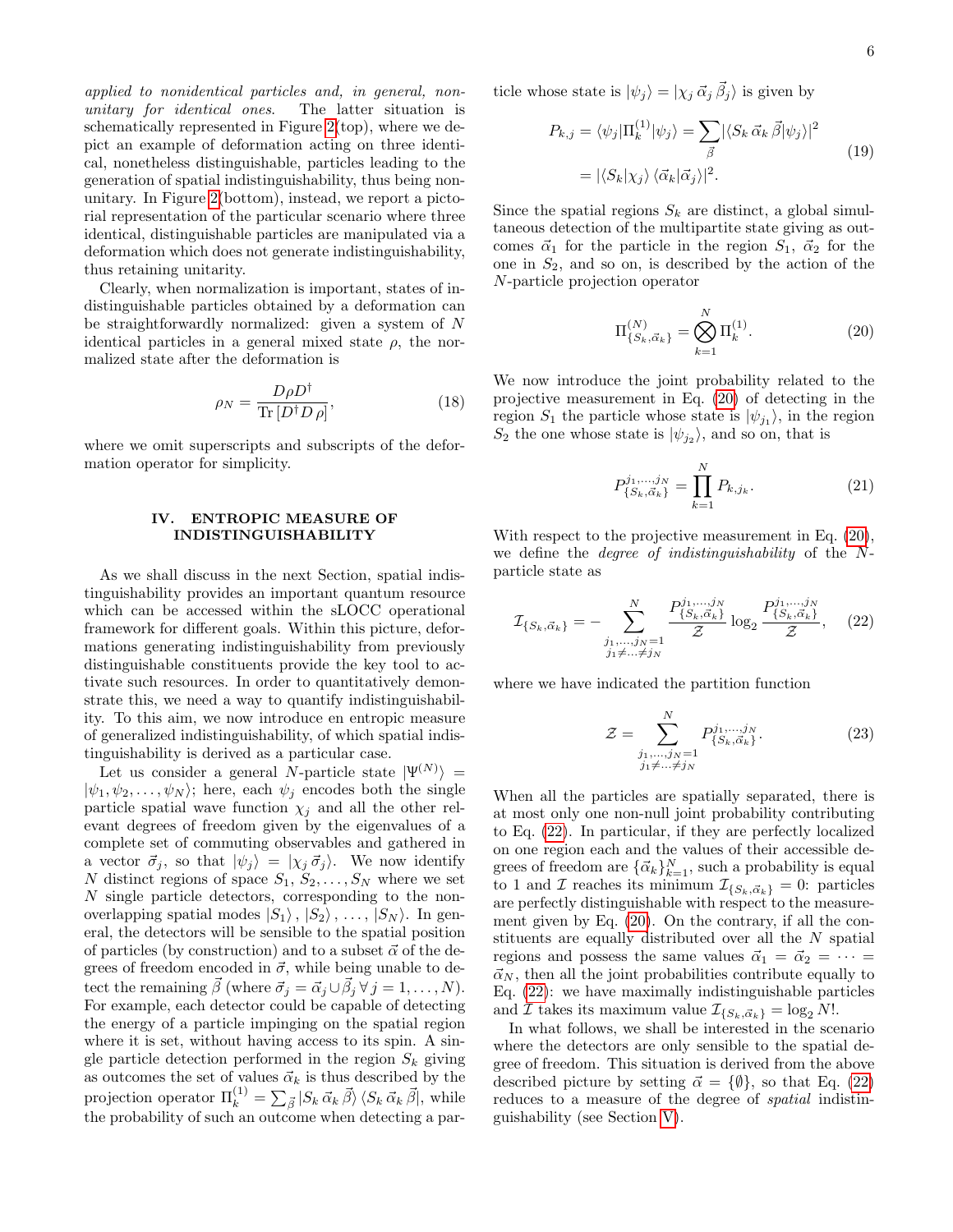

<span id="page-6-1"></span>FIG. 2. Top. Example of non-unitary deformation of three identical and initially distinguishable particles. The particle localized in region  $X_1$  undergoes a spin rotation, while the ones in regions  $X_2$  and  $X_3$  get spatially overlapped over region  $X_4$ , where spatial indistinguishability is generated. **Bottom.** Example of unitary deformation of three identical and distinguishable particles. The particle localized in region  $X_1$  undergoes a spin rotation, the one in region  $X_2$  sees a unitary restriction of its wave function support to a region  $X_2' \subset X_2$ , while the particle in region  $X_3$  gets spatially translated to  $X_4$ . No indistinguishability is generated by the process.

## <span id="page-6-0"></span>V. ACCESSING QUANTUM INDISTINGUISHABILITY RESOURCES: THE SLOCC OPERATIONAL FRAMEWORK

As discussed in Section [II,](#page-1-0) indistinguishable particles cannot be addressed with the traditional LOCC framework, since this relies on the possibility to individually manipulate, and thus distinguish, the single constituents. From an operational point of view, we thus resort to the sLOCC framework to access the quantum properties of an indistinguishable particles state [\[27,](#page-9-13) [29\]](#page-9-15).

For simplicity, we present the sLOCC framework within the simple scenario of two identical qubits with opposite pseudospin, initially distinguishable and localized in the distinct spatial regions A and B. Following the original formulation [\[27\]](#page-9-13), we take the bipartite system to be in the initial state  $|\Psi\rangle_{AB} = |A \uparrow, B \downarrow\rangle$ . Notice that

 $|\Psi\rangle_{AB}$  is normalized, since  $\langle A|B \rangle = 0$ . Applying the notions introduced in Section [III,](#page-3-0) we proceed by deforming such a state to make the two single particle wave functions spatially overlap over two distinct regions L and R corresponding to the normalized spatial modes  $|L\rangle$ ,  $|R\rangle$ . This amount to performing the transformation

$$
\left|\Psi\right\rangle_{AB} = \left|A\uparrow, B\downarrow\right\rangle \stackrel{D}{\longrightarrow} \left|\Psi\right\rangle_D = \left|\psi_1\uparrow, \psi_2\downarrow\right\rangle, \qquad (24)
$$

where  $|\psi_1\rangle = l |L\rangle + r |R\rangle$  and  $|\psi_2\rangle = l' |L\rangle + r' |R\rangle$ . Here, the complex coefficients  $l, l', r, r'$  determine the different probabilities of finding each particle in each region and satisfy the relation  $|l|^2 + |r|^2 = |l'|^2 + |r'|^2 = 1$ . Following what discussed in Section [I](#page-0-0) we highlight that, despite being spatially indistinguishable, the two qubits in state  $|\Psi\rangle_D$  can still be discriminated by a device capable of detecting their spin direction, which has been left unchanged by the deformation. Finally, the deformation has left the state normalized: indeed, it holds that

$$
{}_D\langle\Psi|\Psi\rangle_D=\Big(\left.\langle\psi_1|\psi_1\right\rangle\left\langle\uparrow|\uparrow\right\rangle\Big)\Big(\left.\langle\psi_2|\psi_2\right\rangle\left\langle\downarrow|\downarrow\right\rangle\Big)+\eta\left|\left\langle\psi_1|\psi_2\right\rangle\left\langle\uparrow|\downarrow\right\rangle\right|^2=1.
$$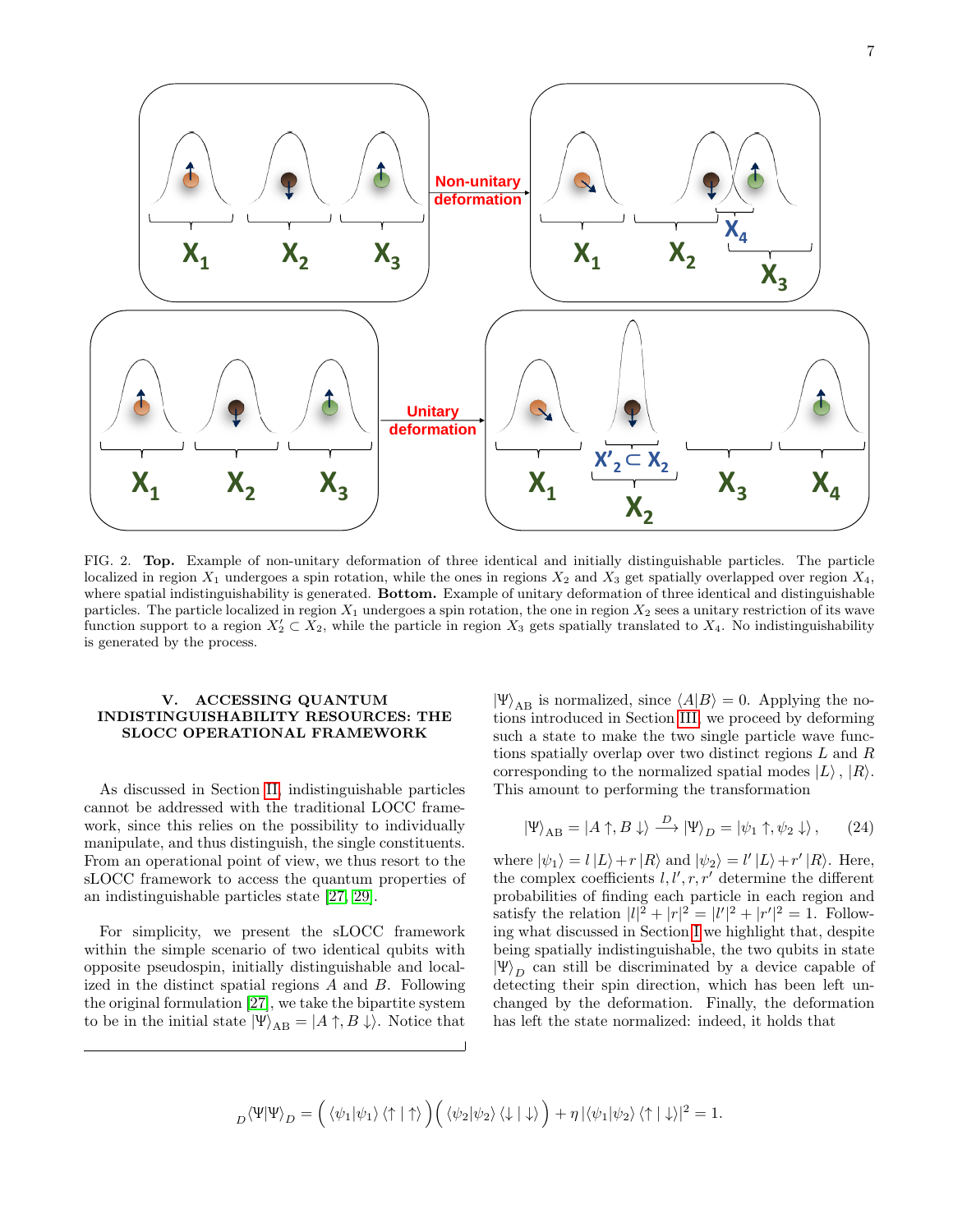We now set two single-particle detectors on  $L$  and  $R$  respectively and perform a coincidence measurement, preserving the state if both of them detect a particle and discarding it otherwise. Crucially, the detectors are unable to access the spin direction, so that the two qubits are effectively indistinguishable to their eyes. Thus, this part of the process amounts to a postselected measurement where state  $|\Psi\rangle_D$  is projected on the subspace spanned by the basis

$$
\mathcal{B}_{LR} = \{ |L \uparrow, R \uparrow \rangle, |L \uparrow, R \downarrow \rangle, |L \downarrow, R \uparrow \rangle, |L \downarrow, R \downarrow \rangle \}
$$
\n(25)

via the corresponding projection operator

$$
\Pi_{LR} = \sum_{\sigma,\tau=\uparrow,\downarrow} |L\sigma,R\tau\rangle \langle L\sigma,R\tau|.
$$
 (26)

After the proper normalization, the resulting state is given by

<span id="page-7-0"></span>
$$
\begin{split} \left| \Psi \right\rangle_{\text{LR}} &= \frac{\Pi_{\text{LR}} \left| \Psi \right\rangle_D}{\sqrt{D \left\langle \Psi \right| \Pi_{\text{LR}} \left| \Psi \right\rangle_D}} \\ &= \frac{\ln'|L \uparrow, R \downarrow\rangle + \eta \, l'r \left| L \downarrow, R \uparrow \right\rangle}{\sqrt{|l'r'|^2 + |l'r|^2}}, \end{split} \tag{27}
$$

postselected with probability

$$
P_{\rm LR} = {}_D \langle \Psi | \Pi_{\rm LR} | \Psi \rangle_D = |lr'|^2 + |l'r|^2. \tag{28}
$$

Notice that the two qubits in the final state  $|\Psi\rangle_{LR}$  of Eq. [\(27\)](#page-7-0) are distinguishable, since one of them is now localized in region L while the other in region R.

The first aspect that emerges from Eq. [\(27\)](#page-7-0) is that the final state  $|\Psi\rangle_{LR}$  is an entangled state, provided  $l, l', r, r' \neq 0$ . Since the initial state was non-entangled, we thus conclude that the sLOCC protocol can be used to generate entanglement [\[27,](#page-9-13) [29\]](#page-9-15). Remarkably, the superposition of states  $|L \uparrow, R \downarrow\rangle$  and  $|L \downarrow, R \uparrow\rangle$  is a direct consequence of the impossibility for the two detectors to understand which one of the two qubits they have detected, namely if the one with spin  $\uparrow$  generated in A or the one with spin  $\downarrow$  generated in B. In other words, the origin of the quantum correlations in the sLOCCgenerated state of Eq.  $(27)$  is the no-which-way information discussed in Section [I](#page-0-0) deriving from the achieved spatial indistinguishability. For this reason, we say that deformations leading to indistinguishability activate entanglement, while the sLOCC measurement allows to access it. To further stress this point, we remark that  $|\Psi\rangle_{LR}$ is non-entangled whenever at least one among  $l, l', r, r'$  is null; indeed, this amounts to the scenario where (at least) one of the qubits is perfectly localized either on L or on R, so that the coincidence click required by the sLOCC measurement allows to precisely track the origin of bothe the particles. This is the situation occurring, e.g., when no deformation is performed, so that  $l = r' = 1$  and  $l' = r = 0$ : particles remain distinguishable and no entanglement is generated.

From Eq. [\(22\)](#page-5-2) with  $\vec{\alpha} = {\emptyset}$ ,  $N = 2$ , and  $S_1 = L$ ,  $S_2 =$ R, the amount of spatial indistinguishability obtained

with the deformation can be properly quantified by the entropic measure introduced in Section [IV](#page-5-0) [\[12\]](#page-9-10)

$$
\mathcal{I}_{LR} = -\frac{|l|^2 |r'|^2}{\mathcal{Z}} \log_2 \frac{|l|^2 |r'|^2}{\mathcal{Z}} - \frac{|l'|^2 |r|^2}{\mathcal{Z}} \log_2 \frac{|l'|^2 |r|^2}{\mathcal{Z}},\tag{29}
$$

where  $\mathcal{Z} = |l|^2 |r'|^2 + |l'|^2 |r|^2$ . Such a quantity takes into account the no-which-way information, taking the minimum value  $\mathcal{I} = 0$  when no overlap is present  $(l =$ 1,  $r' = 1$  or  $l' = 1$ ,  $r = 1$ : distinguishable particles) and the maximum one  $\mathcal{I} = 1$  when the overlap is maximum  $(l = l' = r = r' = 1/\sqrt{2}$ : maximally indistinguishable particles).

The role of indistinguishability as a resource for quantum technologies within the sLOCC framework has been investigated by several recent experiments. Remarkably, in Ref. [\[29\]](#page-9-15) the authors have experimentally implemented the deformation+sLOCC protocol with two photons initially prepared in the state  $|\Psi\rangle_{AB}$ . They have performed quantum teleportation with the final state of Eq. [\(27\)](#page-7-0), thus showing that the achieved entanglement is physical. Furthermore, by directly accessing the value of  $l, l', r, r'$ they fixed  $l = r = 1/\sqrt{2}$  to make  $\mathcal I$  a function of just one parameter and showed that the amount of quantum correlations present in the state produced by the sLOCC protocol, as quantified by the entanglement of formation [\[30\]](#page-9-16), is proportional to the degree of spatial indistinguishability *achieved.* In particular, when  $\mathcal{I} = 1$  we see from Eq. [\(27\)](#page-7-0) that the sLOCC process generates the maximally entangled state  $|\Psi\rangle_{\text{LR}}^{\text{max}} = (|L \uparrow, R \downarrow\rangle + \eta |L \downarrow, R \uparrow\rangle)/\sqrt{2}.$ 

In Refs. [\[8](#page-9-6)[–10,](#page-9-8) [12\]](#page-9-10) the authors considered the more realistic scenario where the deformation+sLOCC protocol is applied to two qubits in the presence of noise. Considering the maximally entangled Bell singlet state  $|1_{-}\rangle := (|A \uparrow, B \downarrow\rangle - |A \downarrow, B \uparrow\rangle)/\sqrt{2}$  as initial state, they analyzed the entanglement of formation of the system undergoing the detrimental action of two independent and localized noisy environments, both of the same type and modelled as phase damping channels, depolarizing channels, and amplitude damping channels. Noise has been considered acting before the deformation, when the particles are still distinguishable [\[9,](#page-9-7) [12\]](#page-9-10), after it, when the qubits are indistinguishable to the eyes of the environments[\[8\]](#page-9-6), and in both situations altogether [\[10\]](#page-9-8). For general values of  $l, l', r, r'$ , the deformation is now found to generate a mixed state  $\rho_D$  which the sLOCC projection transforms into (extending Eq. [\(27\)](#page-7-0) to mixed states)

$$
\rho_{LR} = \frac{\hat{\Pi}_{LR} \,\rho_D \,\hat{\Pi}_{LR}}{\text{Tr}\left[\hat{\Pi}_{LR} \,\rho_D\right]},\tag{30}
$$

with postselection probability

$$
P_{\rm LR} = \text{Tr} \left[ \hat{\Pi}_{\rm LR} \,\rho_{\rm D} \right]. \tag{31}
$$

Remarkably, the process is found to lead to a restoration of the final quantum correlations present in  $\rho_{LR}$  with respect to the ones characterizing the state immediately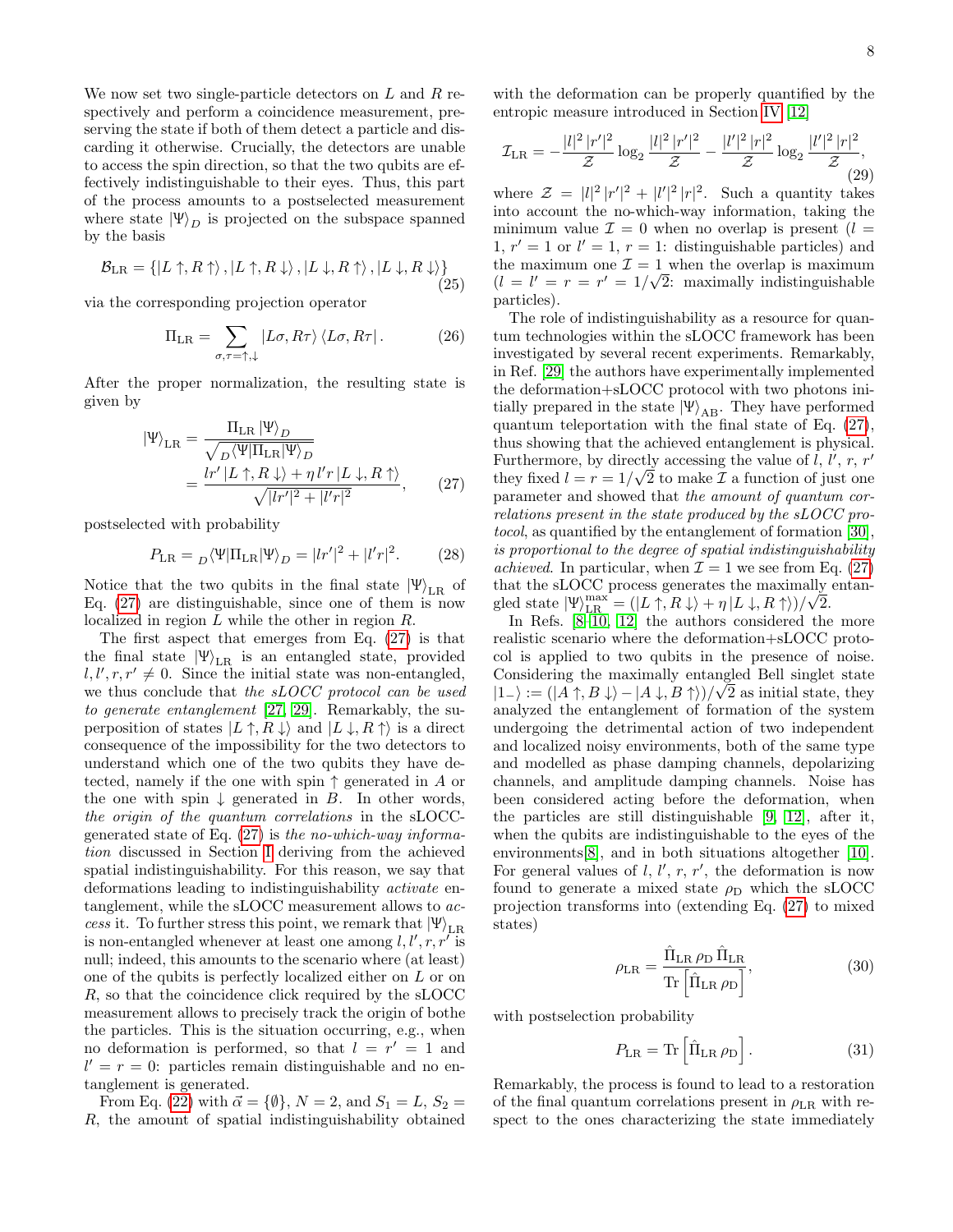before the generation of the spatial indistinguishability. Furthermore, the amount of entanglement restored results to be proportional to the degree of spatial indistinguishability achieved. In particular, when  $\mathcal{I} = 1$  the deformation+sLOCC protocol is found to completely regenerate the maximally entangled initial state  $|1_-\rangle$  no matter how long the interaction time has been. Thus, the sLOCC operational framework can be used to restore, partially or even completely, the amount of quantum correlations present in an initially entangled state spoiled by the detrimental interaction with noisy environments.

Another relevant element emerging from the sLOCCprepared state, as can be noticed from Eq. [\(27\)](#page-7-0), is the factor  $\eta := e^{i\theta}$  encoding the exchange phase  $\theta$ , with  $\theta = 0$  for bosons and  $\theta = \pi$  for fermions being at the core of the symmetrization postulate discussed in Section [II.](#page-1-0) Although many decades have passed after the first formulation of the postulate, a first direct experimental measurement of the bosonic exchange phase has been only recently achieved with two photons in an all-optical setup [\[31\]](#page-9-17). This is mainly due to the difficulty in designing a setup manually generating a superposition between a reference state and its physically permuted one, from which later extrapolating the relative exchange phase via interferometry. Thanks to its reliance on spatial indistinguishability, the sLOCC process allows to avoid such a difficulty by letting  $\theta$  naturally emerge. Exploiting this effect, in Refs. [\[32,](#page-9-18) [33\]](#page-9-19) the authors designed and experimentally implemented an optical setup capable of directly measuring the exchange phase of two photons by applying interferometry to the sLOCC-produced state of Eq. [\(27\)](#page-7-0). Remarkably, the introduced theoretical setup is general and could be suitably adapted to directly measure the exchange phase of even fermions and anyons.

Finally, spatial indistinguishability of identical particles undergoing the sLOCC measurement has been shown to provide a useful resource of quantum coherence yielding an advantage in quantum metrology [\[34,](#page-9-20) [35\]](#page-9-21), whereas the endurance of quantum coherence within systems of indistinguishable particles in non-dissipative noisy quantum networks was demonstrated in Ref. [\[36\]](#page-9-22).

It is interesting to highlight the connection between the deformation+sLOCC operational framework and the entanglement extraction protocol [\[25\]](#page-9-23). In the latter, a single-mode state of indistinguishable particles is splitted over distinct modes. The resulting particle number distribution is then measured along such modes, postselecting only those states which respect a desired partition. Being the resulting modes distinct, this allows to access the entanglement between groups of identical particles whose accessibility was previously ruled out by their single-mode indistinguishability. In relation to this framework, the mode splitting operation is a particular case of deformation acting on already indistinguishable particles. Furthermore, deformations such as mode merging operations can be seen themselves as the preparation step required to achieve the entanglement extraction single-mode starting point. Furthermore, the particles distribution postselected measurement and the sLOCC projection are clearly related, since they both make quantum correlations accessible by making an indistinguishable state distinguishable. Nonetheless, while entanglement extraction focuses on the splitting of an already indistinguishable state to show that quantum correlations inaccessible within identical systems are actually physically meaningful and constitute useful resources in their own right [\[18,](#page-9-24) [25\]](#page-9-23), the sLOCC process presents itself as an alternative operational framework where indistinguishability is generated over previously arranged detection regions with the goal of generating, restoring, and/or manipulating entanglement in actual practical applications.

#### VI. CONCLUSION

In conclusion, we have discussed and elucidated the distinction between the concepts of particle identity and particle indistinguishability in quantum mechanics. We have presented a concise review of the no-label approach as a suitable tool to deal with indistinguishable constituents, as introduced in Ref. [\[4\]](#page-9-3) and further deepened in Refs [\[8,](#page-9-6) [11\]](#page-9-9). We have introduced a coherent formalization of deformations acting on either distinguishable or indistinguishable multipartite states, providing an extension of the indistinguishability entropic measure introduced in Ref. [\[8\]](#page-9-6) to the general N-partite scenario. We have highlighted the relevance of deformations as operations exploitable to activate quantum correlations to be later accessed within the sLOCC operational framework. Finally, we have briefly discussed the relations between the sLOCC protocol and the entanglement extraction one as operational frameworks.

Given the results presented in this work, we believe that deformations, together with the sLOCC operational framework, have the potential to become a useful technique for many real-world applications exploiting quantum technologies. Indeed, identical particles constitute the main building blocks of platforms such as quantum networks, quantum computers, and quantum measurement systems. For instance, spatial indistinguishability of identical constituents generated by properly tuned deformations could be exploited to shield from noise the fundamental quantum correlation properties required for quantum cryptographic protocols, or the coherence of qubits used to run quantum algorithms. Furthermore, the entanglement-restoration characteristics of the presented techniques could be further investigated to preserve the super-sensitivity of states carrying information in quantum sensing and metrology protocols.